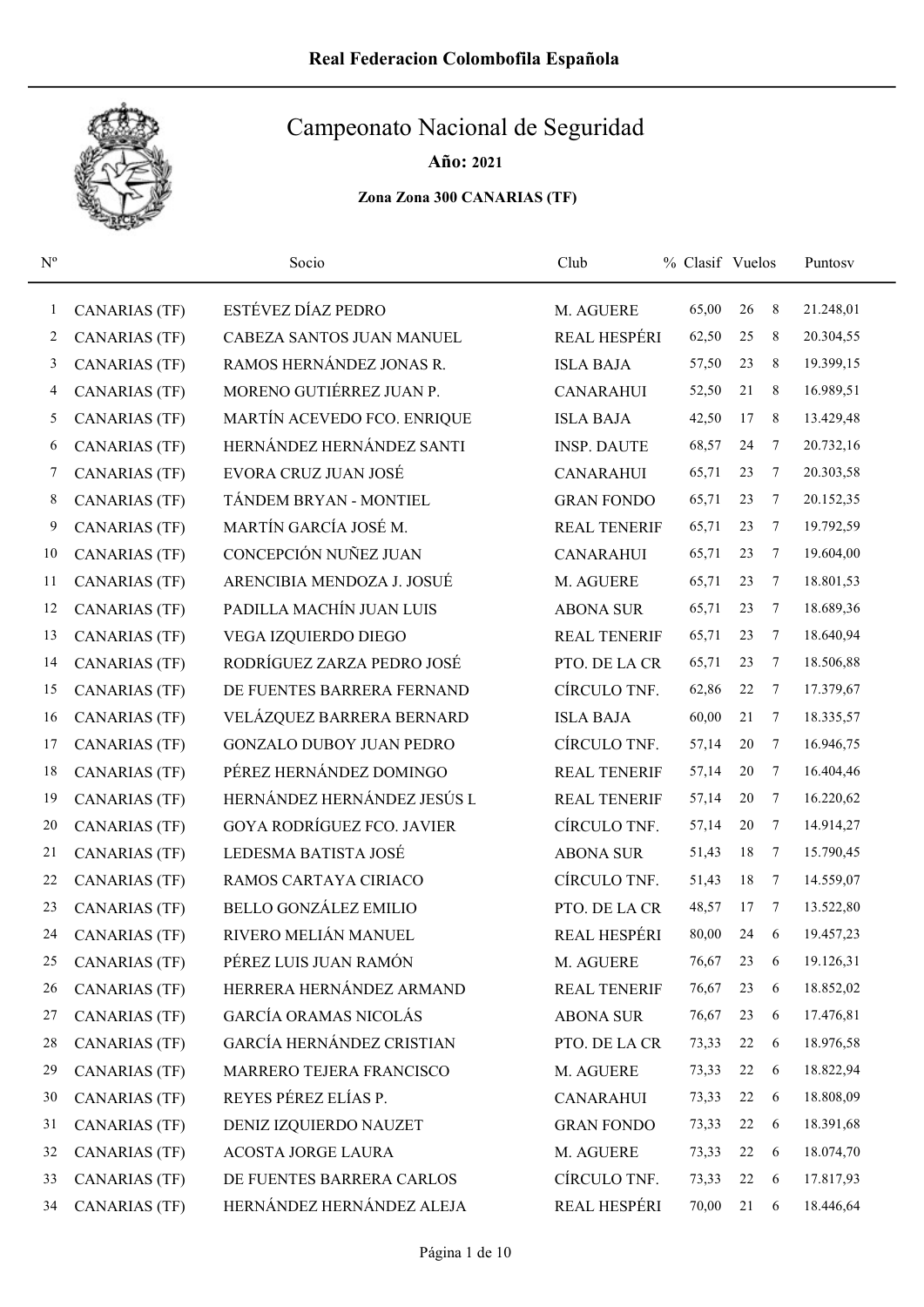

Año: 2021

| $\mathbf{N}^{\text{o}}$ |                      | Socio                           | Club                | % Clasif Vuelos |        |   | Puntosv   |
|-------------------------|----------------------|---------------------------------|---------------------|-----------------|--------|---|-----------|
| 35                      | <b>CANARIAS (TF)</b> | PERAZA MÁRQUEZ GAZMIRA          | CÍRCULO TNF.        | 70,00           | 21     | 6 | 17.190,24 |
| 36                      | <b>CANARIAS (TF)</b> | FUENTES PÉREZ JOSÉ JUAN         | <b>GRAN FONDO</b>   | 70,00           | 21     | 6 | 17.102,44 |
| 37                      | <b>CANARIAS (TF)</b> | MEDINA LEON MIGUEL JOSÉ         | REAL HESPÉRI        | 70,00           | 21     | 6 | 16.847,37 |
| 38                      | <b>CANARIAS (TF)</b> | <b>GARCÍA ABREU JOSÉ ANDRÉS</b> | <b>ALAS DEL NOR</b> | 66,67           | $20\,$ | 6 | 17.064,41 |
| 39                      | <b>CANARIAS (TF)</b> | <b>EXPÓSITO ROJAS JORGE</b>     | REAL HESPÉRI        | 66,67           | 20     | 6 | 16.989,78 |
| 40                      | <b>CANARIAS (TF)</b> | HERNÁNDEZ HERNÁNDEZ MOISÉ       | <b>ISLA BAJA</b>    | 66,67           | 20     | 6 | 16.926,20 |
| 41                      | <b>CANARIAS (TF)</b> | GONZÁLEZ PÉREZ PEDRO J.         | CÍRCULO TNF.        | 66,67           | 20     | 6 | 16.457,53 |
| 42                      | <b>CANARIAS (TF)</b> | TÁNDEM ARMAS                    | <b>GRAN FONDO</b>   | 66,67           | $20\,$ | 6 | 16.423,35 |
| 43                      | <b>CANARIAS (TF)</b> | MACHADO DUQUE FERNANDO          | PTO. DE LA CR       | 66,67           | $20\,$ | 6 | 15.749,35 |
| 44                      | <b>CANARIAS (TF)</b> | RODRÍGUEZ GONZÁLEZ JOSÉ A.      | <b>REAL HESPÉRI</b> | 66,67           | $20\,$ | 6 | 15.517,27 |
| 45                      | CANARIAS (TF)        | MARTÍN HERNÁNDEZ JOSÉ           | <b>REAL TENERIF</b> | 66,67           | 20     | 6 | 15.494,44 |
| 46                      | <b>CANARIAS (TF)</b> | GUTIÉRREZ POLEO JUAN A.         | CÍRCULO TNF.        | 63,33           | 19     | 6 | 17.367,03 |
| 47                      | <b>CANARIAS (TF)</b> | GALVÁN LÓPEZ GUILLERMO          | M. AGUERE           | 63,33           | 19     | 6 | 16.684,10 |
| 48                      | <b>CANARIAS (TF)</b> | RODRÍGUEZ PÉREZ PEDRO           | CÍRCULO TNF.        | 63,33           | 19     | 6 | 15.716,90 |
| 49                      | CANARIAS (TF)        | <b>GROSSO GONZÁLEZ SERGIO</b>   | <b>REAL HESPÉRI</b> | 63,33           | 19     | 6 | 15.637,44 |
| 50                      | <b>CANARIAS (TF)</b> | <b>BALAZS ANDRA'S</b>           | <b>REAL TENERIF</b> | 63,33           | 19     | 6 | 14.202,44 |
| 51                      | <b>CANARIAS (TF)</b> | <b>GONZÁLEZ REMÓN ISIDRO</b>    | <b>CANARAHUI</b>    | 60,00           | 18     | 6 | 15.023,02 |
| 52                      | <b>CANARIAS (TF)</b> | ÁLVAREZ REVERÓN ANDRÉS          | <b>CANARAHUI</b>    | 60,00           | $18\,$ | 6 | 14.930,03 |
| 53                      | <b>CANARIAS (TF)</b> | FERNÁNDEZ GONZÁLEZ MATEO        | REAL HESPÉRI        | 60,00           | $18\,$ | 6 | 14.562,61 |
| 54                      | <b>CANARIAS (TF)</b> | PALOMARES GONZÁLEZ JAVIER       | PTO. DE LA CR       | 60,00           | $18\,$ | 6 | 14.334,75 |
| 55                      | <b>CANARIAS (TF)</b> | GÓMEZ BAUTE VICTOR D.           | <b>GRAN FONDO</b>   | 60,00           | $18\,$ | 6 | 14.260,91 |
| 56                      | <b>CANARIAS (TF)</b> | ESTÉVEZ RAMOS JUAN JOSÉ         | <b>INSP. DAUTE</b>  | 60,00           | $18\,$ | 6 | 14.218,25 |
| 57                      | <b>CANARIAS (TF)</b> | MARICHAL AGUIAR DOMINGO         | <b>REAL HESPÉRI</b> | 60,00           | 18     | 6 | 13.996,14 |
| 58                      | <b>CANARIAS</b> (TF) | LUGO DÍAZ JUAN DANIEL           | <b>GRAN FONDO</b>   | 60,00           | $18\,$ | 6 | 13.954,53 |
| 59                      | <b>CANARIAS (TF)</b> | DELGADO NUÑEZ ASENSIO           | <b>REAL TENERIF</b> | 60,00           | 18     | 6 | 13.450,18 |
| 60                      | <b>CANARIAS (TF)</b> | HERNÁNDEZ CASTILLA JUAN C.      | ALAS DEL NOR        | 60,00           | $18\,$ | 6 | 13.095,83 |
| 61                      | <b>CANARIAS (TF)</b> | HERNÁNDEZ PÉREZ FRANCISCO J.    | VALLE OROTAV        | 56,67           | 17     | 6 | 14.572,52 |
| 62                      | <b>CANARIAS (TF)</b> | <b>RAMOS RAMOS MIGUEL</b>       | <b>CANARAHUI</b>    | 56,67           | 17     | 6 | 12.326,13 |
| 63                      | <b>CANARIAS (TF)</b> | MARTÍN GARCÍA JUAN SGO.         | <b>CANARAHUI</b>    | 53,33           | 16     | 6 | 13.227,87 |
| 64                      | <b>CANARIAS (TF)</b> | GONZALEZ RODRÍGUEZ CLAUDIO      | <b>ISLA BAJA</b>    | 53,33           | 16     | 6 | 12.002,20 |
| 65                      | <b>CANARIAS (TF)</b> | ESPINOSA GONZÁLEZ LIDIA         | CÍRCULO TNF.        | 53,33           | 16     | 6 | 11.109,84 |
| 66                      | <b>CANARIAS (TF)</b> | RODRÍGUEZ RODRÍGUEZ RAMÓN       | REAL HESPÉRI        | 50,00           | 15     | 6 | 12.524,60 |
| 67                      | <b>CANARIAS (TF)</b> | MARTÍN RODRÍGUEZ JORGE          | <b>ABONA SUR</b>    | 50,00           | 15     | 6 | 10.994,71 |
| 68                      | <b>CANARIAS (TF)</b> | MENDOZA PEÑA JOSÉ JAVIER        | REAL HESPÉRI        | 50,00           | 15     | 6 | 10.221,25 |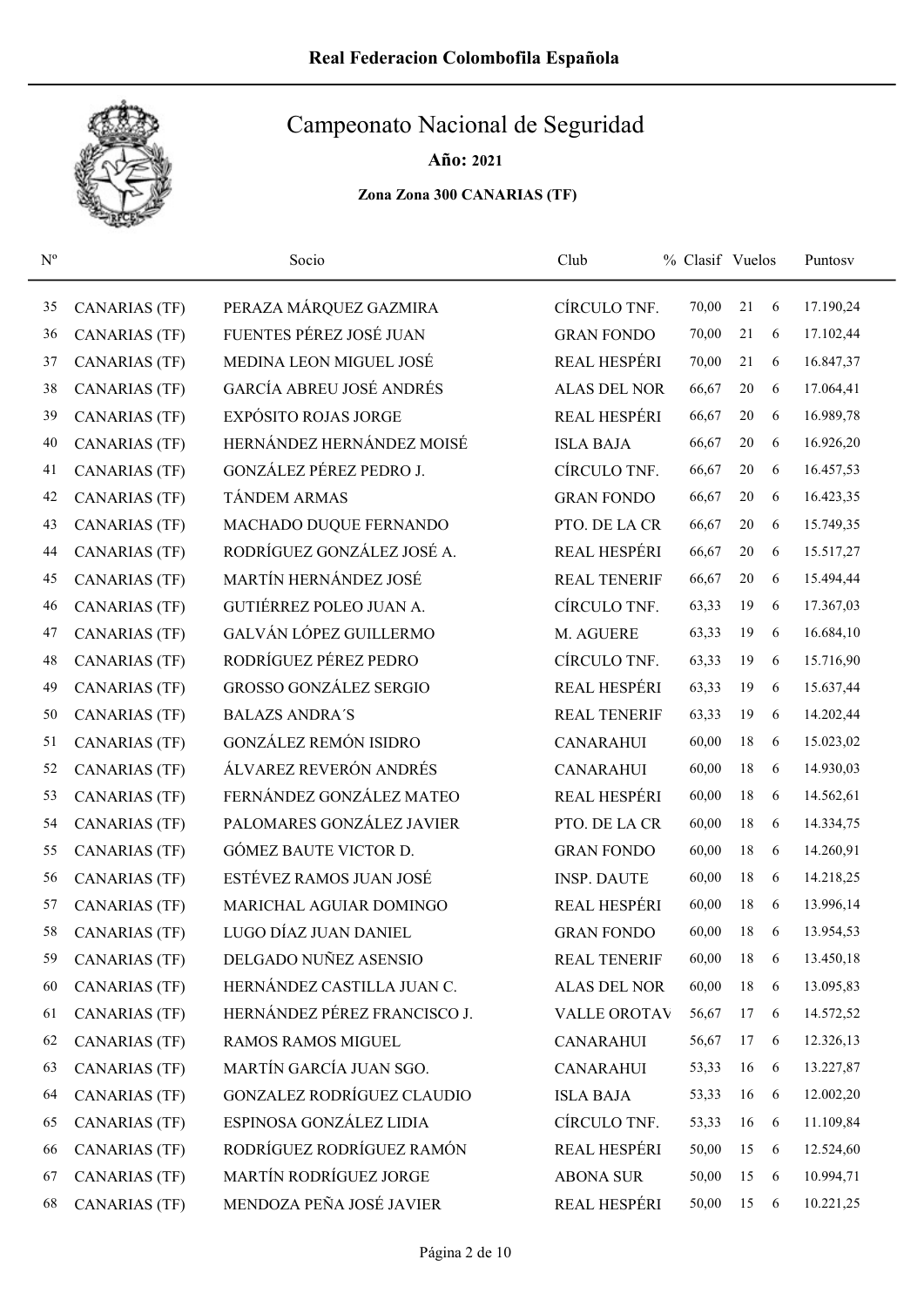

Año: 2021

| $\mathbf{N}^{\text{o}}$ |                      | Socio                         | Club                | % Clasif Vuelos |        |   | Puntosy   |
|-------------------------|----------------------|-------------------------------|---------------------|-----------------|--------|---|-----------|
| 69                      | CANARIAS (TF)        | HERNÁNDEZ GONZÁLEZ DANIEL F   | <b>ISLA BAJA</b>    | 46,67           | 14     | 6 | 11.146,22 |
| 70                      | <b>CANARIAS (TF)</b> | PADILLA DELGADO NAYRA         | CÍRCULO TNF.        | 33,33           | 10     | 6 | 8.288,41  |
| 71                      | <b>CANARIAS (TF)</b> | EXPÓSITO CRUZ JONHATAN        | <b>REAL TENERIF</b> | 88,00           | $22\,$ | 5 | 19.194,36 |
| 72                      | <b>CANARIAS (TF)</b> | PERERA MOLINA CRISTÓBAL       | PTO. DE LA CR       | 88,00           | 22     | 5 | 17.415,44 |
| 73                      | <b>CANARIAS</b> (TF) | JEREZ HERRERA MANUEL          | REAL HESPÉRI        | 88,00           | 22     | 5 | 16.539,35 |
| 74                      | CANARIAS (TF)        | <b>GARCÍA ALBERTO RICARDO</b> | <b>GRAN FONDO</b>   | 84,00           | 21     | 5 | 17.226,45 |
| 75                      | <b>CANARIAS (TF)</b> | QUESADA LÓPEZ ÓSCAR           | <b>REAL TENERIF</b> | 84,00           | 21     | 5 | 16.696,58 |
| 76                      | CANARIAS (TF)        | PÉREZ AFONSO IGNACIO MANUE    | <b>GRAN FONDO</b>   | 80,00           | 20     | 5 | 17.788,74 |
| 77                      | CANARIAS (TF)        | HERNÁNDEZ RODRÍGUEZ ANIBAL    | CÍRCULO TNF.        | 80,00           | 20     | 5 | 17.361,69 |
| 78                      | <b>CANARIAS</b> (TF) | TÁNDEM ACHAMAN                | <b>ADEXE</b>        | 80,00           | 20     | 5 | 17.105,40 |
| 79                      | CANARIAS (TF)        | ALONSO RODRÍGUEZ SIMEI        | M. AGUERE           | 80,00           | 20     | 5 | 16.934,92 |
| 80                      | CANARIAS (TF)        | RODRÍGUEZ ALONSO ELOY         | M. AGUERE           | 80,00           | 20     | 5 | 16.838,84 |
| 81                      | <b>CANARIAS (TF)</b> | ESCOBAR HERNÁNDEZ CÉSAR       | CÍRCULO TNF.        | 80,00           | $20\,$ | 5 | 16.397,00 |
| 82                      | CANARIAS (TF)        | MESA DÍAZ ANTONIO             | PTO. DE LA CR       | 80,00           | 20     | 5 | 16.067,38 |
| 83                      | CANARIAS (TF)        | PEÑA MELIÁN ANTONIO RAMÓN     | <b>REAL HESPÉRI</b> | 80,00           | 20     | 5 | 15.405,25 |
| 84                      | <b>CANARIAS (TF)</b> | PÉREZ PÉREZ JAVIER            | PTO. DE LA CR       | 80,00           | $20\,$ | 5 | 15.022,33 |
| 85                      | <b>CANARIAS (TF)</b> | CAMARA MARCINKOWSKI CARL      | PTO. DE LA CR       | 80,00           | 20     | 5 | 14.704,62 |
| 86                      | <b>CANARIAS (TF)</b> | TOLEDO VARGAS AYTHAMI         | <b>ABONA SUR</b>    | 76,00           | 19     | 5 | 15.903,25 |
| 87                      | <b>CANARIAS (TF)</b> | GARCÍA QUINTERO MARIO M.      | <b>ALAS DEL NOR</b> | 76,00           | 19     | 5 | 15.604,24 |
| 88                      | <b>CANARIAS</b> (TF) | CABRERA BETHANCORT EUFEMI     | CÍRCULO TNF.        | 76,00           | 19     | 5 | 15.430,32 |
| 89                      | <b>CANARIAS</b> (TF) | SIMÓ EDEL RICARDO             | REAL HESPÉRI        | 76,00           | 19     | 5 | 15.356,23 |
| 90                      | CANARIAS (TF)        | PEÑA MELIÁN FERNANDO          | CÍRCULO TNF.        | 76,00           | 19     | 5 | 14.834,55 |
| 91                      | <b>CANARIAS</b> (TF) | RODRÍGUEZ ALMENARA JESÚS      | REAL HESPÉRI        | 76,00           | 19     | 5 | 14.823,08 |
| 92                      | <b>CANARIAS</b> (TF) | RODRÍGUEZ DE PAZ FERNANDO     | REAL HESPÉRI        | 76,00           | 19     | 5 | 14.551,11 |
| 93                      | <b>CANARIAS</b> (TF) | MORALES JIMÉNEZ Mª MERCEDES   | M. AGUERE           | 76,00           | 19     | 5 | 13.840,69 |
| 94                      | CANARIAS (TF)        | PÉREZ GONZÁLEZ FRANCISCO J.   | VALLE OROTAV        | 72,00           | 18     | 5 | 15.381,20 |
| 95                      | <b>CANARIAS (TF)</b> | <b>GONZÁLEZ RIVERO CRISTO</b> | <b>ABONA SUR</b>    | 72,00           | 18     | 5 | 15.342,26 |
| 96                      | <b>CANARIAS (TF)</b> | DELGADO TRUJILLO MIGUEL R.    | <b>ABONA SUR</b>    | 72,00           | 18     | 5 | 14.830,73 |
| 97                      | <b>CANARIAS (TF)</b> | RODRÍGUEZ PAVÓN JOSÉ JUAN     | <b>GRAN FONDO</b>   | 72,00           | 18     | 5 | 14.413,09 |
| 98                      | <b>CANARIAS (TF)</b> | CABRERA GONZÁLEZ DANIEL       | ALAS DEL NOR        | 72,00           | 18     | 5 | 13.330,11 |
| 99                      | <b>CANARIAS (TF)</b> | HERRERA HERNÁNDEZ JUAN C.     | <b>REAL TENERIF</b> | 72,00           | 18     | 5 | 13.316,17 |
| 100                     | <b>CANARIAS (TF)</b> | DIÁZ ÁLVAREZ JUAN MANUEL      | <b>REAL HESPÉRI</b> | 72,00           | $18\,$ | 5 | 12.174,32 |
| 101                     | <b>CANARIAS (TF)</b> | DÍAZ GONZÁLEZ JOSÉ A.         | <b>DRAGO</b>        | 68,00           | 17     | 5 | 14.386,75 |
| 102                     | <b>CANARIAS (TF)</b> | EXPÓSITO ROJAS SERGIO         | REAL HESPÉRI        | 68,00           | 17     | 5 | 13.674,08 |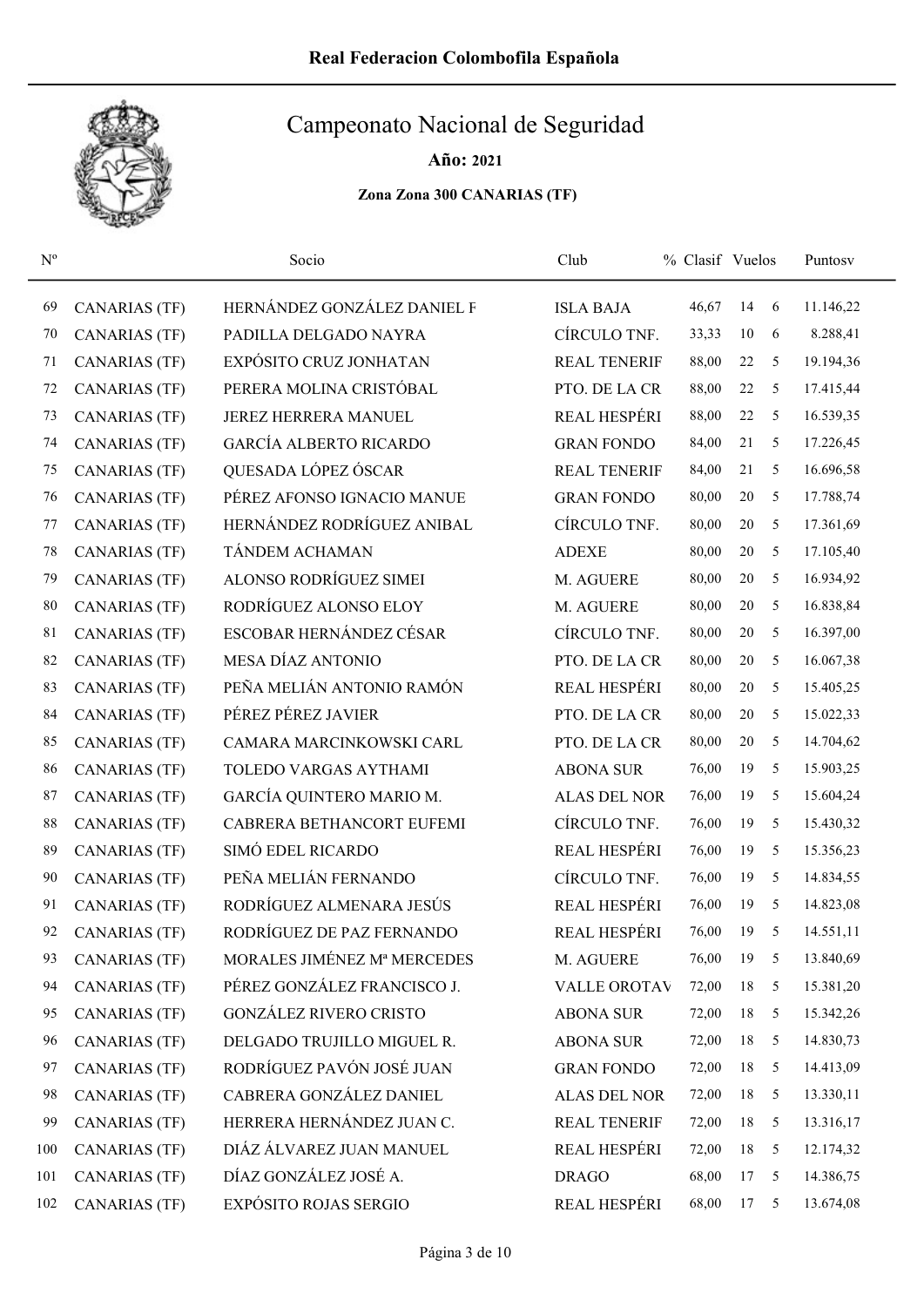

Año: 2021

| $\mathbf{N}^{\mathrm{o}}$ |                      | Socio                            | Club                | % Clasif Vuelos |    |                         | Puntosv   |
|---------------------------|----------------------|----------------------------------|---------------------|-----------------|----|-------------------------|-----------|
| 103                       | <b>CANARIAS (TF)</b> | AFONSO AFONSO ÁNGEL              | CÍRCULO TNF.        | 68,00           | 17 | 5                       | 12.846,03 |
| 104                       | <b>CANARIAS</b> (TF) | ABRANTE MARTÍN MANUEL LUIS       | PTO. DE LA CR       | 68,00           | 17 | 5                       | 12.769,21 |
| 105                       | <b>CANARIAS (TF)</b> | PLASENCIA HERRERA EDUARDO        | <b>CANARAHUI</b>    | 68,00           | 17 | 5                       | 12.505,04 |
| 106                       | <b>CANARIAS (TF)</b> | FRANCISCO LORENZO MAXIMINO       | <b>REAL TENERIF</b> | 64,00           | 16 | 5                       | 12.379,50 |
| 107                       | <b>CANARIAS (TF)</b> | ABAD ABAD MIGUEL ANGEL           | <b>REAL TENERIF</b> | 64,00           | 16 | 5                       | 12.112,33 |
| 108                       | <b>CANARIAS</b> (TF) | HERNÁNDEZ MÉNDEZ RUBÉN           | REAL HESPÉRI        | 64,00           | 16 | 5                       | 11.620,69 |
| 109                       | <b>CANARIAS (TF)</b> | RODRÍGUEZ DELGADO ANTONIO        | <b>REAL TENERIF</b> | 64,00           | 16 | 5                       | 11.505,19 |
| 110                       | <b>CANARIAS</b> (TF) | MEDEROS BORGES AIRÁN             | <b>ABONA SUR</b>    | 64,00           | 16 | 5                       | 10.602,34 |
| 111                       | <b>CANARIAS (TF)</b> | MARTÍN PÉREZ CARMELO B.          | <b>VALLE OROTAV</b> | 60,00           | 15 | 5                       | 13.161,04 |
| 112                       | <b>CANARIAS (TF)</b> | SOSA HERNÁNDEZ URBANO            | <b>VALLE OROTAV</b> | 60,00           | 15 | 5                       | 12.502,24 |
| 113                       | CANARIAS (TF)        | LUIS MARTÍN FCO. JAVIER          | <b>ISLA BAJA</b>    | 60,00           | 15 | 5                       | 12.120,40 |
| 114                       | <b>CANARIAS (TF)</b> | SIVERIO PÉREZ JOSÉ JORGE         | <b>REAL TENERIF</b> | 60,00           | 15 | 5                       | 11.600,43 |
| 115                       | <b>CANARIAS (TF)</b> | MARTÍN GARCÍA ROBERTO            | PTO. DE LA CR       | 60,00           | 15 | 5                       | 11.573,77 |
| 116                       | CANARIAS (TF)        | REVERÓN DELGADO ALONSO           | <b>REAL TENERIF</b> | 60,00           | 15 | 5                       | 11.563,29 |
| 117                       | <b>CANARIAS</b> (TF) | NAVARRO RODRÍGUEZ IVÁN J.        | CÍRCULO TNF.        | 60,00           | 15 | 5                       | 11.139,87 |
| 118                       | <b>CANARIAS (TF)</b> | PAZ OVAL JOSÉ LUIS               | <b>ABONA SUR</b>    | 60,00           | 15 | 5                       | 10.990,20 |
| 119                       | <b>CANARIAS (TF)</b> | MORA MEDINA JUAN                 | <b>ADEXE</b>        | 60,00           | 15 | 5                       | 10.392,49 |
| 120                       | <b>CANARIAS (TF)</b> | PERERA CASAÑAS JUAN I.           | <b>INSP. DAUTE</b>  | 60,00           | 15 | 5                       | 10.218,89 |
| 121                       | <b>CANARIAS (TF)</b> | GONZÁLEZ RODRÍGUEZ ENRIQUE       | CÍRCULO TNF.        | 56,00           | 14 | 5                       | 10.865,50 |
| 122                       | <b>CANARIAS (TF)</b> | <b>BRITO SÁNCHEZ ELIÁN</b>       | M. AGUERE           | 52,00           | 13 | 5                       | 11.041,88 |
| 123                       | <b>CANARIAS (TF)</b> | <b>CLEMENTE PÉREZ MANUEL</b>     | <b>REAL TENERIF</b> | 52,00           | 13 | 5                       | 9.067,40  |
| 124                       | <b>CANARIAS (TF)</b> | CASTILLO DE LA ROSA JUAN J.      | <b>REAL HESPÉRI</b> | 52,00           | 13 | 5                       | 8.583,35  |
| 125                       | <b>CANARIAS (TF)</b> | MARTÍN TABARES LEOPOLDO          | <b>ADEXE</b>        | 52,00           | 13 | 5                       | 8.077,05  |
| 126                       | <b>CANARIAS (TF)</b> | HERNÁNDEZ RODRÍGUEZ JUAN J.      | <b>VALLE OROTAV</b> | 48,00           | 12 | 5                       | 9.363,07  |
| 127                       | <b>CANARIAS (TF)</b> | GUTIÉRREZ SEPULVEDA VÍCTOR I     | <b>CANARAHUI</b>    | 48,00           | 12 | $\overline{\mathbf{5}}$ | 9.357,32  |
| 128                       | <b>CANARIAS (TF)</b> | <b>GARCÍA CARVAJAL FRANCISCO</b> | CÍRCULO TNF.        | 48,00           | 12 | 5                       | 8.376,97  |
| 129                       | <b>CANARIAS (TF)</b> | <b>GIL GARCÍA MANUEL</b>         | REAL HESPÉRI        | 44,00           | 11 | 5                       | 7.526,21  |
| 130                       | <b>CANARIAS (TF)</b> | TABARES RODRÍGUEZ DIEGO          | <b>REAL TENERIF</b> | 36,00           | 9  | 5                       | 7.275,96  |
| 131                       | <b>CANARIAS (TF)</b> | SILVERIO GRILLO RAFAEL J.        | PTO. DE LA CR       | 100,00          | 20 | $\overline{4}$          | 17.278,43 |
| 132                       | <b>CANARIAS (TF)</b> | MARRERO MACHADO ESTEBAN          | <b>VALLE OROTAV</b> | 100,00          | 20 | $\overline{4}$          | 16.888,57 |
| 133                       | <b>CANARIAS (TF)</b> | YANES RODRÍGUEZ JULIO            | <b>CANARAHUI</b>    | 100,00          | 20 | 4                       | 16.338,55 |
| 134                       | <b>CANARIAS (TF)</b> | AFONSO RUANO JOSÉ MANUEL         | <b>GRAN FONDO</b>   | 95,00           | 19 | $\overline{4}$          | 16.124,92 |
| 135                       | <b>CANARIAS (TF)</b> | MARTÍN GARCÍA JONAY              | <b>GRAN FONDO</b>   | 95,00           | 19 | $\overline{4}$          | 16.072,74 |
| 136                       | <b>CANARIAS (TF)</b> | VALENCIA RAMOS ÁLVARO            | REAL HESPÉRI        | 95,00           | 19 | $\overline{4}$          | 15.737,25 |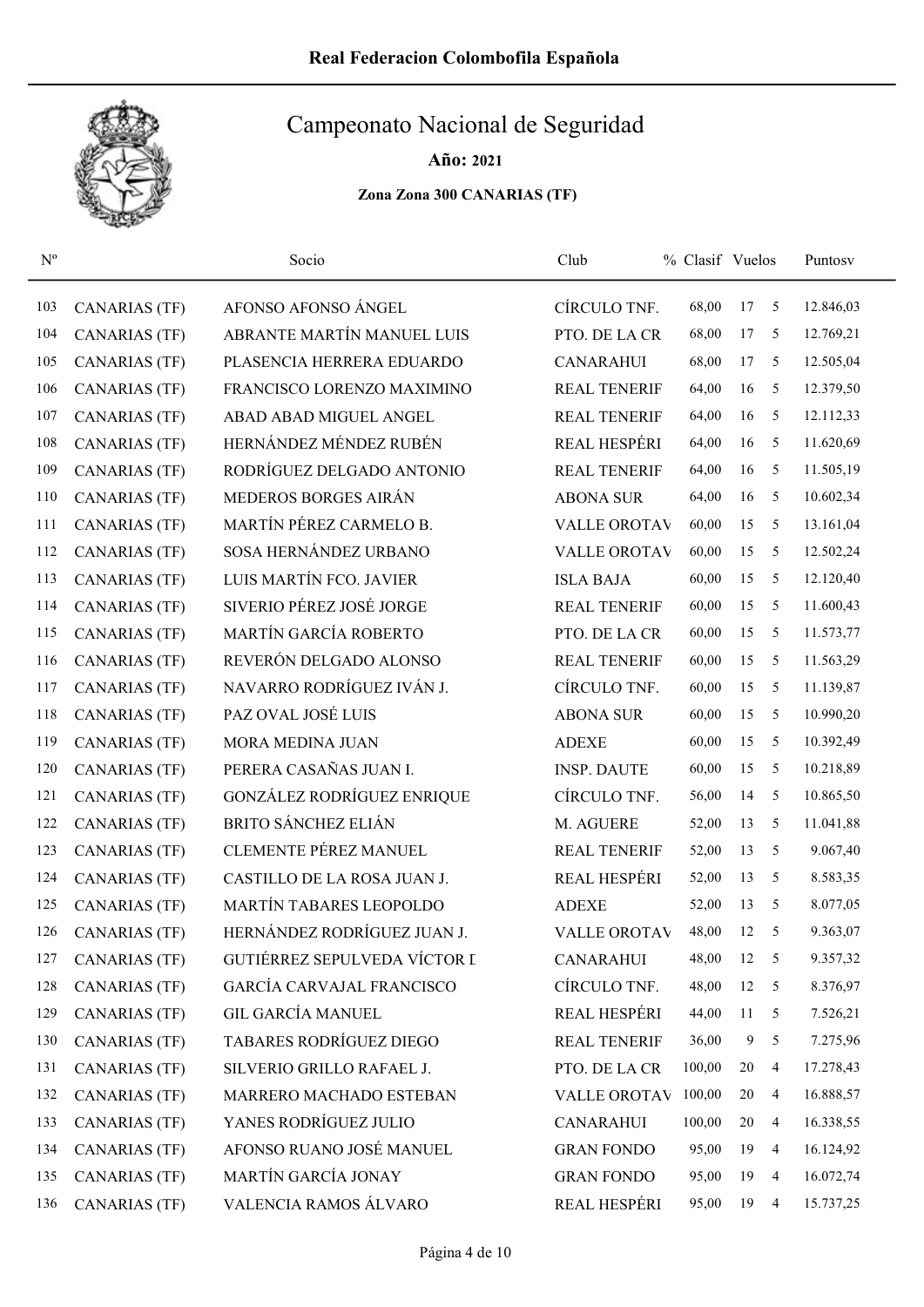

| $N^{\rm o}$ |                      | Socio                             | Club                | % Clasif Vuelos |    |                | Puntosy   |
|-------------|----------------------|-----------------------------------|---------------------|-----------------|----|----------------|-----------|
| 137         | <b>CANARIAS (TF)</b> | ACOSTA CAMACHO SALVADOR           | M. AGUERE           | 95,00           | 19 | 4              | 15.572,03 |
| 138         | <b>CANARIAS (TF)</b> | HERNÁNDEZ ALONSO QUITERIO         | <b>ABONA SUR</b>    | 95,00           | 19 | $\overline{4}$ | 15.570,55 |
| 139         | <b>CANARIAS (TF)</b> | GARCÍA RODRÍGUEZ FERNANDO         | M. AGUERE           | 95,00           | 19 | 4              | 15.197,45 |
| 140         | <b>CANARIAS</b> (TF) | LEÓN ARVELO JOSÉ ANTONIO          | <b>DRAGO</b>        | 95,00           | 19 | $\overline{4}$ | 14.845,66 |
| 141         | <b>CANARIAS (TF)</b> | CARRILLO DEL CASTILLO FERNAN      | <b>REAL HESPÉRI</b> | 95,00           | 19 | 4              | 14.815,22 |
| 142         | <b>CANARIAS (TF)</b> | TAMAJÓN HERNÁNDEZ FRANCIS         | PTO. DE LA CR       | 95,00           | 19 | 4              | 14.231,40 |
| 143         | <b>CANARIAS (TF)</b> | DELGADO GARCÍA DOMINGO            | <b>ABONA SUR</b>    | 95,00           | 19 | $\overline{4}$ | 13.810,99 |
| 144         | <b>CANARIAS (TF)</b> | DENIZ CABRERA JOSÉ J.             | CÍRCULO TNF.        | 90,00           | 18 | 4              | 16.042,74 |
| 145         | <b>CANARIAS (TF)</b> | PERERA HERNÁNDEZ HUMBERTO         | REAL HESPÉRI        | 90,00           | 18 | 4              | 14.008,32 |
| 146         | <b>CANARIAS (TF)</b> | EXPÓSITO RODRÍGUEZ SALVADO        | <b>DRAGO</b>        | 90,00           | 18 | 4              | 13.993,93 |
| 147         | <b>CANARIAS (TF)</b> | DÍAZ ÁLVAREZ ISIDRO               | <b>REAL HESPÉRI</b> | 90,00           | 18 | 4              | 13.516,03 |
| 148         | <b>CANARIAS (TF)</b> | PESCOSO DOMÍNGUEZ MANUEL A        | <b>DRAGO</b>        | 85,00           | 17 | 4              | 14.291,59 |
| 149         | CANARIAS (TF)        | MESA LLANOS JOSÉ MIGUEL           | <b>REAL TENERIF</b> | 85,00           | 17 | 4              | 13.924,55 |
| 150         | <b>CANARIAS (TF)</b> | <b>CANO CANO JUAN</b>             | M. AGUERE           | 85,00           | 17 | 4              | 13.766,41 |
| 151         | <b>CANARIAS (TF)</b> | FIGUEROA ÉVORA DOMINGO            | <b>REAL TENERIF</b> | 85,00           | 17 | $\overline{4}$ | 13.313,72 |
| 152         | <b>CANARIAS (TF)</b> | EXPÓSITO ROJAS MIGUEL A.          | REAL HESPÉRI        | 85,00           | 17 | $\overline{4}$ | 12.960,02 |
| 153         | <b>CANARIAS</b> (TF) | HERNÁNDEZ HERNÁNDEZ JESÚS         | <b>VALLE OROTAV</b> | 80,00           | 16 | $\overline{4}$ | 14.623,68 |
| 154         | <b>CANARIAS (TF)</b> | DÍAZ REVERÓN FRANCISCO            | CÍRCULO TNF.        | 80,00           | 16 | 4              | 14.377,11 |
| 155         | <b>CANARIAS (TF)</b> | MARTÍN AFONSO TORIBIO             | <b>DRAGO</b>        | 80,00           | 16 | 4              | 14.202,70 |
| 156         | <b>CANARIAS (TF)</b> | <b>GARCÍA RAMOS FRANCISCO JAV</b> | REAL HESPÉRI        | 80,00           | 16 | 4              | 14.135,54 |
| 157         | <b>CANARIAS (TF)</b> | EXPOSITO GARCÍA JULIO             | REAL HESPÉRI        | 80,00           | 16 | 4              | 13.662,62 |
| 158         | <b>CANARIAS (TF)</b> | MEDEROS CASTELLANO JUAN R.        | <b>REAL HESPÉRI</b> | 80,00           | 16 | 4              | 13.084,19 |
| 159         | <b>CANARIAS (TF)</b> | CALZADILLA LORENZO JULIO          | PTO. DE LA CR       | 80,00           | 16 | $\overline{4}$ | 12.962,11 |
| 160         | CANARIAS (TF)        | SOCAS MARTÍN GABRIEL              | <b>REAL TENERIF</b> | 80,00           | 16 | 4              | 12.947,49 |
| 161         | <b>CANARIAS (TF)</b> | REBOSO ACOSTA JUAN                | REAL HESPÉRI        | 80,00           | 16 | $\overline{4}$ | 12.929,29 |
| 162         | <b>CANARIAS (TF)</b> | GONZÁLEZ ÁLVAREZ SALVADOR         | PTO. DE LA CR       | 80,00           | 16 | $\overline{4}$ | 12.632,81 |
| 163         | CANARIAS (TF)        | ÁLVARO ALFONSO JOSÉ MARÍA         | <b>DRAGO</b>        | 80,00           | 16 | $\overline{4}$ | 12.546,19 |
| 164         | <b>CANARIAS (TF)</b> | TÁNDEM BARRETO - CARLOS           | <b>DRAGO</b>        | 80,00           | 16 | $\overline{4}$ | 12.243,11 |
| 165         | <b>CANARIAS (TF)</b> | CABO MARTÍN AGUSTÍN               | PTO. DE LA CR       | 80,00           | 16 | $\overline{4}$ | 12.136,89 |
| 166         | <b>CANARIAS (TF)</b> | <b>DAMAS DAMAS RICHARD</b>        | REAL HESPÉRI        | 80,00           | 16 | $\overline{4}$ | 11.258,59 |
| 167         | <b>CANARIAS (TF)</b> | FROST EDWARD ANTHONY              | PTO. DE LA CR       | 80,00           | 16 | $\overline{4}$ | 11.208,95 |
| 168         | <b>CANARIAS (TF)</b> | MONTIEL TORRES DIEGO              | <b>GRAN FONDO</b>   | 75,00           | 15 | 4              | 13.538,60 |
| 169         | <b>CANARIAS (TF)</b> | SIVERIO MARTÍN PEDRO              | CÍRCULO TNF.        | 75,00           | 15 | $\overline{4}$ | 13.446,20 |
| 170         | <b>CANARIAS (TF)</b> | RAMOS DELGADO MARCOS ANT          | CÍRCULO TNF.        | 75,00           | 15 | $\overline{4}$ | 13.398,46 |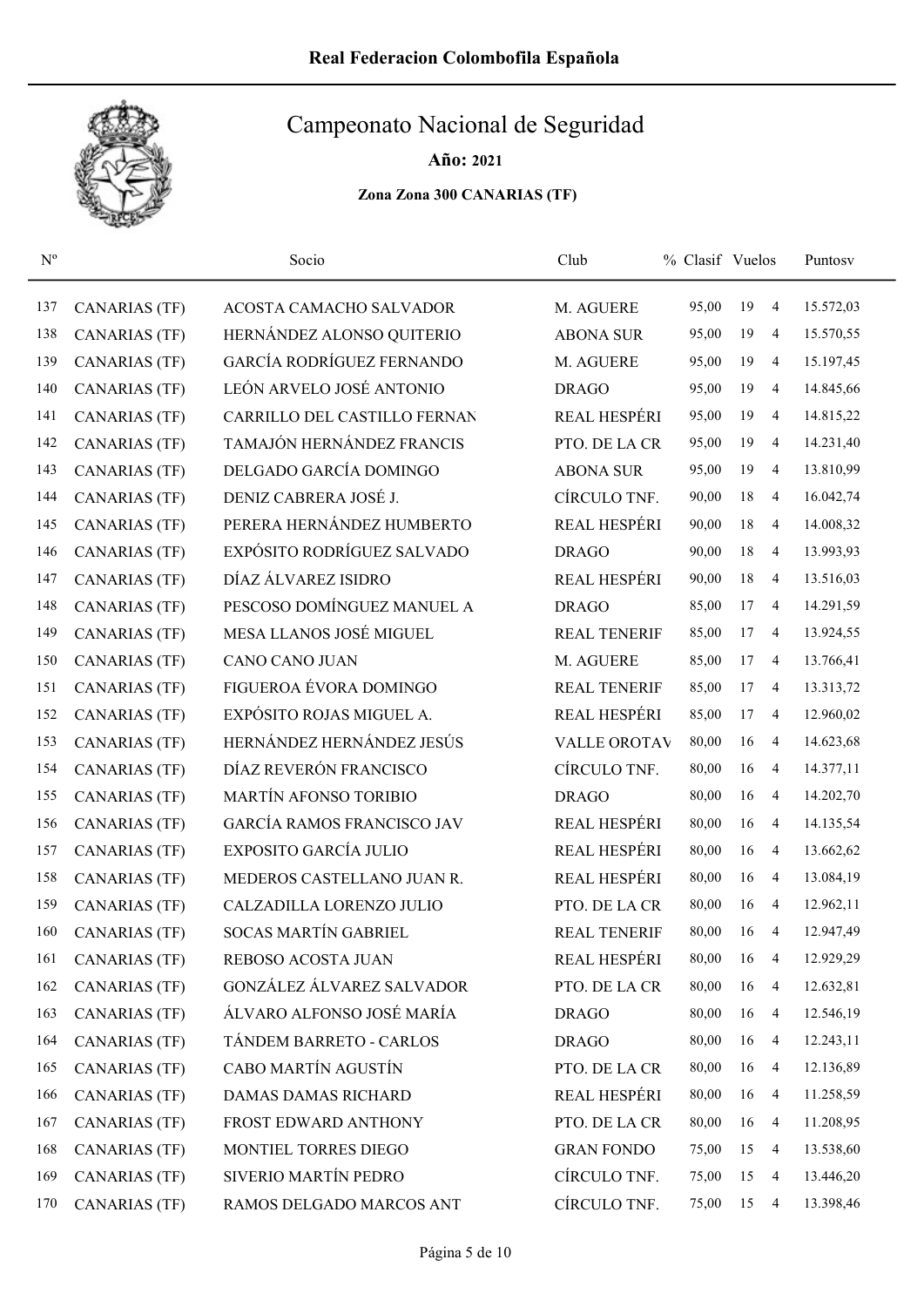

Año: 2021

| $N^{o}$ |                      | Socio                            | Club                | % Clasif Vuelos |    |                | Puntosy   |
|---------|----------------------|----------------------------------|---------------------|-----------------|----|----------------|-----------|
| 171     | <b>CANARIAS (TF)</b> | SABINA SOSA JOSÉ ROMÁN           | REAL HESPÉRI        | 75,00           | 15 | 4              | 13.242,76 |
| 172     | <b>CANARIAS (TF)</b> | LÓPEZ DE FUENTES AGUSTÍN         | <b>REAL HESPÉRI</b> | 75,00           | 15 | $\overline{4}$ | 13.029,06 |
| 173     | <b>CANARIAS (TF)</b> | MARRERO DÍAZ JOSÉ VÍCTOR         | <b>REAL HESPÉRI</b> | 75,00           | 15 | 4              | 12.944,85 |
| 174     | <b>CANARIAS (TF)</b> | SANTANA ARBELO JAVIER F.         | REAL HESPÉRI        | 75,00           | 15 | $\overline{4}$ | 12.509,22 |
| 175     | <b>CANARIAS (TF)</b> | TÁNDEM PEPITO - HUGO PALMER      | REAL HESPÉRI        | 75,00           | 15 | $\overline{4}$ | 12.163,75 |
| 176     | CANARIAS (TF)        | TANDEM JAVIER RIVERO - JUAN      | CÍRCULO TNF.        | 75,00           | 15 | 4              | 11.443,81 |
| 177     | <b>CANARIAS (TF)</b> | MARTÍN AFONSO JOSÉ MANUEL        | <b>DRAGO</b>        | 75,00           | 15 | 4              | 10.722,10 |
| 178     | <b>CANARIAS (TF)</b> | GONZÁLEZ CÁRDENAS ALEXAND        | <b>DRAGO</b>        | 75,00           | 15 | $\overline{4}$ | 10.588,88 |
| 179     | <b>CANARIAS (TF)</b> | VALENCIA HERNÁNDEZ JUAN M.       | <b>REAL HESPÉRI</b> | 70,00           | 14 | 4              | 12.188,46 |
| 180     | <b>CANARIAS (TF)</b> | LORENZO GARCÍA RAÚL              | <b>ISLA BAJA</b>    | 70,00           | 14 | 4              | 11.708,70 |
| 181     | <b>CANARIAS (TF)</b> | DUQUE FARIÑA MANUEL CELSO        | <b>GRAN FONDO</b>   | 70,00           | 14 | $\overline{4}$ | 11.685,00 |
| 182     | <b>CANARIAS (TF)</b> | EXPÓSITO ROJAS ANTONIO           | <b>REAL HESPÉRI</b> | 70,00           | 14 | 4              | 11.599,00 |
| 183     | <b>CANARIAS (TF)</b> | GONZÁLEZ GARCÍA JOSÉ             | PTO. DE LA CR       | 70,00           | 14 | 4              | 11.545,12 |
| 184     | <b>CANARIAS (TF)</b> | HERNÁNDEZ BÁEZ TELESFORO A       | <b>ISLA BAJA</b>    | 70,00           | 14 | 4              | 10.656,26 |
| 185     | <b>CANARIAS (TF)</b> | AGUILAR PÉREZ JOSÉ RAMÓN         | CÍRCULO TNF.        | 70,00           | 14 | 4              | 10.063,45 |
| 186     | <b>CANARIAS (TF)</b> | HERNÁNDEZ WALO DOMINGO T.        | <b>INSP. DAUTE</b>  | 65,00           | 13 | 4              | 10.881,37 |
| 187     | <b>CANARIAS (TF)</b> | <b>MARTÍN BRITO ADOLFO</b>       | <b>REAL HESPÉRI</b> | 65,00           | 13 | 4              | 10.690,35 |
| 188     | <b>CANARIAS (TF)</b> | FEBLES MARTÍN JOSÉ RAMÓN         | <b>GRAN FONDO</b>   | 65,00           | 13 | 4              | 10.103,87 |
| 189     | <b>CANARIAS (TF)</b> | DÁVILA MARTÍNEZ FRANCISCO        | <b>REAL HESPÉRI</b> | 65,00           | 13 | $\overline{4}$ | 9.819,58  |
| 190     | <b>CANARIAS (TF)</b> | HERNÁNDEZ GONZÁLEZ ZAIDA C.      | <b>ALAS DEL NOR</b> | 65,00           | 13 | $\overline{4}$ | 9.376,03  |
| 191     | <b>CANARIAS (TF)</b> | <b>GARCÍA BRITO DAVID</b>        | PTO. DE LA CR       | 60,00           | 12 | 4              | 10.850,87 |
| 192     | CANARIAS (TF)        | <b>GONZÁLEZ ALONSO FRANCISCO</b> | <b>CANARAHUI</b>    | 60,00           | 12 | 4              | 10.146,12 |
| 193     | <b>CANARIAS (TF)</b> | HERNÁNDEZ RODRÍGUEZ GREGO        | <b>ISLA BAJA</b>    | 60,00           | 12 | 4              | 9.994,65  |
| 194     | <b>CANARIAS</b> (TF) | MEDINA MARTÍN ANGÉLICA           | <b>CANARAHUI</b>    | 60,00           | 12 | 4              | 9.559,45  |
| 195     | <b>CANARIAS (TF)</b> | PÉREZ DELGADO ALONSO             | <b>ALAS DEL NOR</b> | 60,00           | 12 | 4              | 9.229,49  |
| 196     | <b>CANARIAS (TF)</b> | PALMERO AFONSO JUAN DAVID        | M. AGUERE           | 60,00           | 12 | $\overline{4}$ | 9.191,53  |
| 197     | CANARIAS (TF)        | TOLEDO RIZO ADONAY               | <b>DRAGO</b>        | 60,00           | 12 | $\overline{4}$ | 8.889,03  |
| 198     | <b>CANARIAS (TF)</b> | PÉREZ FORTE JUAN MANUEL          | <b>INSP. DAUTE</b>  | 55,00           | 11 | $\overline{4}$ | 8.328,47  |
| 199     | <b>CANARIAS (TF)</b> | DÍAZ LINARES DOMINGO             | <b>ISLA BAJA</b>    | 55,00           | 11 | $\overline{4}$ | 6.941,19  |
| 200     | <b>CANARIAS (TF)</b> | GONZÁLEZ ESTÉVEZ JONATHAN        | REAL HESPÉRI        | 50,00           | 10 | $\overline{4}$ | 8.279,95  |
| 201     | <b>CANARIAS (TF)</b> | DÍAZ GARCÍA VALENTÍN             | M. AGUERE           | 50,00           | 10 | $\overline{4}$ | 8.131,01  |
| 202     | <b>CANARIAS (TF)</b> | JORGE MEDINA ALBERTO             | <b>ADEXE</b>        | 50,00           | 10 | 4              | 7.339,99  |
| 203     | <b>CANARIAS (TF)</b> | DIAZ TEJERA SERGIO DAVID         | REAL HESPÉRI        | 50,00           | 10 | 4              | 7.182,76  |
| 204     | <b>CANARIAS (TF)</b> | PERDOMO GUTIÉRREZ JOSÉ FCO.      | VALLE OROTAV        | 50,00           | 10 | $\overline{4}$ | 6.658,49  |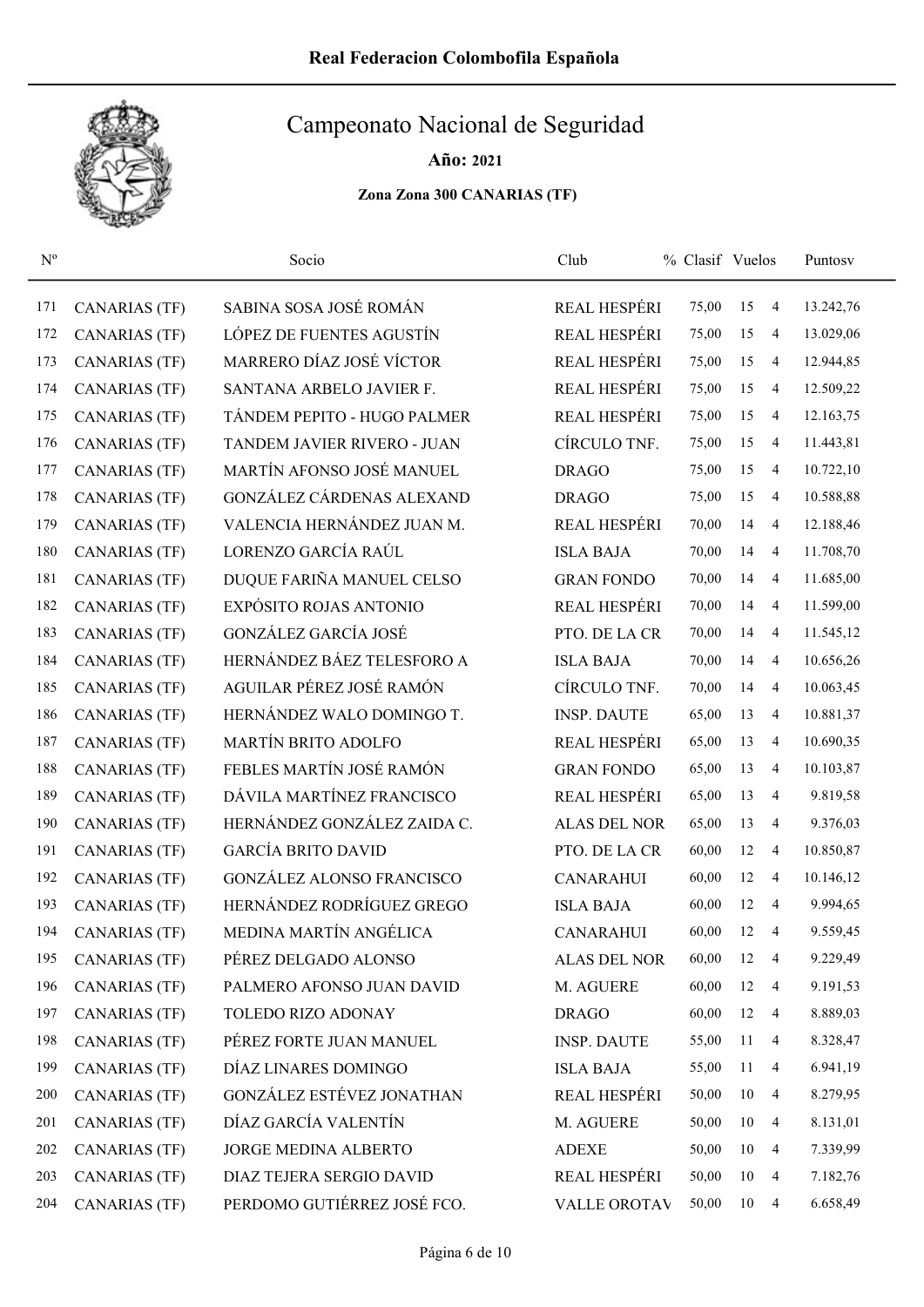

| $N^{o}$ |                      | Socio                           | Club                | % Clasif Vuelos |              |                | Puntosv   |  |
|---------|----------------------|---------------------------------|---------------------|-----------------|--------------|----------------|-----------|--|
| 205     | <b>CANARIAS (TF)</b> | CALZADILLA LORENZO ANTONIO      | PTO. DE LA CR       | 45,00           | 9            | $\overline{4}$ | 7.733,16  |  |
| 206     | <b>CANARIAS (TF)</b> | RODRÍGUEZ MIRABAL JOSÉ M.       | M. AGUERE           | 45,00           | 9            | $\overline{4}$ | 7.436,35  |  |
| 207     | <b>CANARIAS (TF)</b> | TRUJILLO BÁEZ JULIÁN            | <b>VALLE OROTAV</b> | 45,00           | 9            | 4              | 6.171,37  |  |
| 208     | <b>CANARIAS (TF)</b> | RODRÍGUEZ HERRERA GUSTAVO       | <b>ADEXE</b>        | 40,00           | 8            | 4              | 6.342,95  |  |
| 209     | <b>CANARIAS (TF)</b> | PADRÓN FERRER RAMÓN             | <b>ADEXE</b>        | 40,00           | 8            | 4              | 5.487,87  |  |
| 210     | <b>CANARIAS (TF)</b> | GONZÁLEZ NAVARRO SERGIO JO      | <b>GRAN FONDO</b>   | 35,00           | $\tau$       | 4              | 5.610,87  |  |
| 211     | CANARIAS (TF)        | TOLEDO BAUTE MANUEL             | <b>GRAN FONDO</b>   | 93,33           | 14           | 3              | 12.883,68 |  |
| 212     | <b>CANARIAS (TF)</b> | HERNÁNDEZ TOMÉ DOMINGO J.       | <b>GRAN FONDO</b>   | 86,67           | 13           | 3              | 11.475,66 |  |
| 213     | <b>CANARIAS</b> (TF) | HERNÁNDEZ LEÓN JOSÉ DOMING      | <b>ABONA SUR</b>    | 86,67           | 13           | 3              | 11.087,56 |  |
| 214     | <b>CANARIAS</b> (TF) | <b>GONZÁLEZ LUIS PABLO</b>      | <b>VALLE OROTAV</b> | 86,67           | 13           | 3              | 10.466,33 |  |
| 215     | <b>CANARIAS (TF)</b> | VARAS REYES Mª ISABEL           | <b>REAL TENERIF</b> | 86,67           | 13           | 3              | 10.293,00 |  |
| 216     | <b>CANARIAS</b> (TF) | MARTÍN MORALES MATÍAS DAVI      | <b>VALLE OROTAV</b> | 86,67           | 13           | 3              | 10.240,65 |  |
| 217     | CANARIAS (TF)        | HERNÁNDEZ MORA DOMINGO          | CÍRCULO TNF.        | 80,00           | 12           | 3              | 10.548,58 |  |
| 218     | <b>CANARIAS (TF)</b> | RANCEL CLARK LEONARDO           | <b>ADEXE</b>        | 80,00           | 12           | 3              | 9.824,08  |  |
| 219     | <b>CANARIAS (TF)</b> | <b>MERIQI SHUKRI</b>            | <b>CANARAHUI</b>    | 80,00           | 12           | 3              | 9.330,71  |  |
| 220     | <b>CANARIAS (TF)</b> | AGNOLI ANDREAS ERNESTO          | <b>ABONA SUR</b>    | 80,00           | 12           | 3              | 9.160,70  |  |
| 221     | <b>CANARIAS (TF)</b> | <b>GUTIÉRREZ SANTOS BENIGNO</b> | M. AGUERE           | 80,00           | 12           | 3              | 9.120,28  |  |
| 222     | <b>CANARIAS (TF)</b> | REYES PADILLA JOSÉ M.           | REAL HESPÉRI        | 73,33           | 11           | 3              | 9.745,39  |  |
| 223     | <b>CANARIAS (TF)</b> | GONZÁLEZ PÉREZ JOSÉ M.          | <b>DRAGO</b>        | 73,33           | 11           | 3              | 9.476,98  |  |
| 224     | <b>CANARIAS (TF)</b> | SANTANA ESPINOSA MANUEL         | PTO. DE LA CR       | 73,33           | 11           | 3              | 9.057,40  |  |
| 225     | <b>CANARIAS (TF)</b> | RODRÍGUEZ GIL ROBIN             | <b>REAL HESPÉRI</b> | 73,33           | 11           | 3              | 8.911,95  |  |
| 226     | <b>CANARIAS</b> (TF) | <b>RAVELO RAMOS JUAN CARLOS</b> | REAL HESPÉRI        | 73,33           | 11           | 3              | 8.560,51  |  |
| 227     | <b>CANARIAS (TF)</b> | PADRÓN RODRÍGUEZ JOSÉ A.        | PTO. DE LA CR       | 73,33           | 11           | 3              | 8.307,03  |  |
| 228     | <b>CANARIAS</b> (TF) | MARTÍN GONZÁLEZ PEDRO           | <b>CULTURAL CH</b>  | 73,33           | 11           | 3              | 7.294,52  |  |
| 229     | <b>CANARIAS (TF)</b> | SUÁREZ LÓPEZ JUAN LUIS          | <b>ADEXE</b>        | 73,33           | 11           | 3              | 7.252,19  |  |
| 230     | <b>CANARIAS (TF)</b> | <b>GONZÁLEZ SOSA SIXTO</b>      | <b>ABONA SUR</b>    | 66,67           | 10           | 3              | 8.762,87  |  |
| 231     | CANARIAS (TF)        | LORENZO LUIS BRAULIO            | VALLE OROTAV        | 66,67           | 10           | 3              | 8.209,32  |  |
| 232     | CANARIAS (TF)        | LUIS DÍAZ KEVIN                 | <b>ISLA BAJA</b>    | 66,67           | 10           | 3              | 8.059,42  |  |
| 233     | CANARIAS (TF)        | ARA ABRANTE PABLO DE            | PTO. DE LA CR       | 66,67           | 10           | $\overline{3}$ | 7.930,22  |  |
| 234     | CANARIAS (TF)        | AGUIAR ÁLVAREZ JOSÉ             | <b>REAL TENERIF</b> | 66,67           | 10           | 3              | 7.758,73  |  |
| 235     | CANARIAS (TF)        | DONATE ALBERTO CARLOS           | <b>GRAN FONDO</b>   | 66,67           | 10           | 3              | 7.719,15  |  |
| 236     | <b>CANARIAS (TF)</b> | DEL ROSARIO DÍAZ ANDRÉS         | <b>INSP. DAUTE</b>  | 66,67           | 10           | 3              | 7.422,64  |  |
| 237     | <b>CANARIAS (TF)</b> | RAMOS HERNÁNDEZ FELIPE J.       | <b>ADEXE</b>        | 66,67           | 10           | 3              | 7.364,79  |  |
| 238     | <b>CANARIAS (TF)</b> | DÍAZ MEDINA ROMÁN DOMINGO       | <b>ABONA SUR</b>    | 66,67           | $10 \quad 3$ |                | 7.187,45  |  |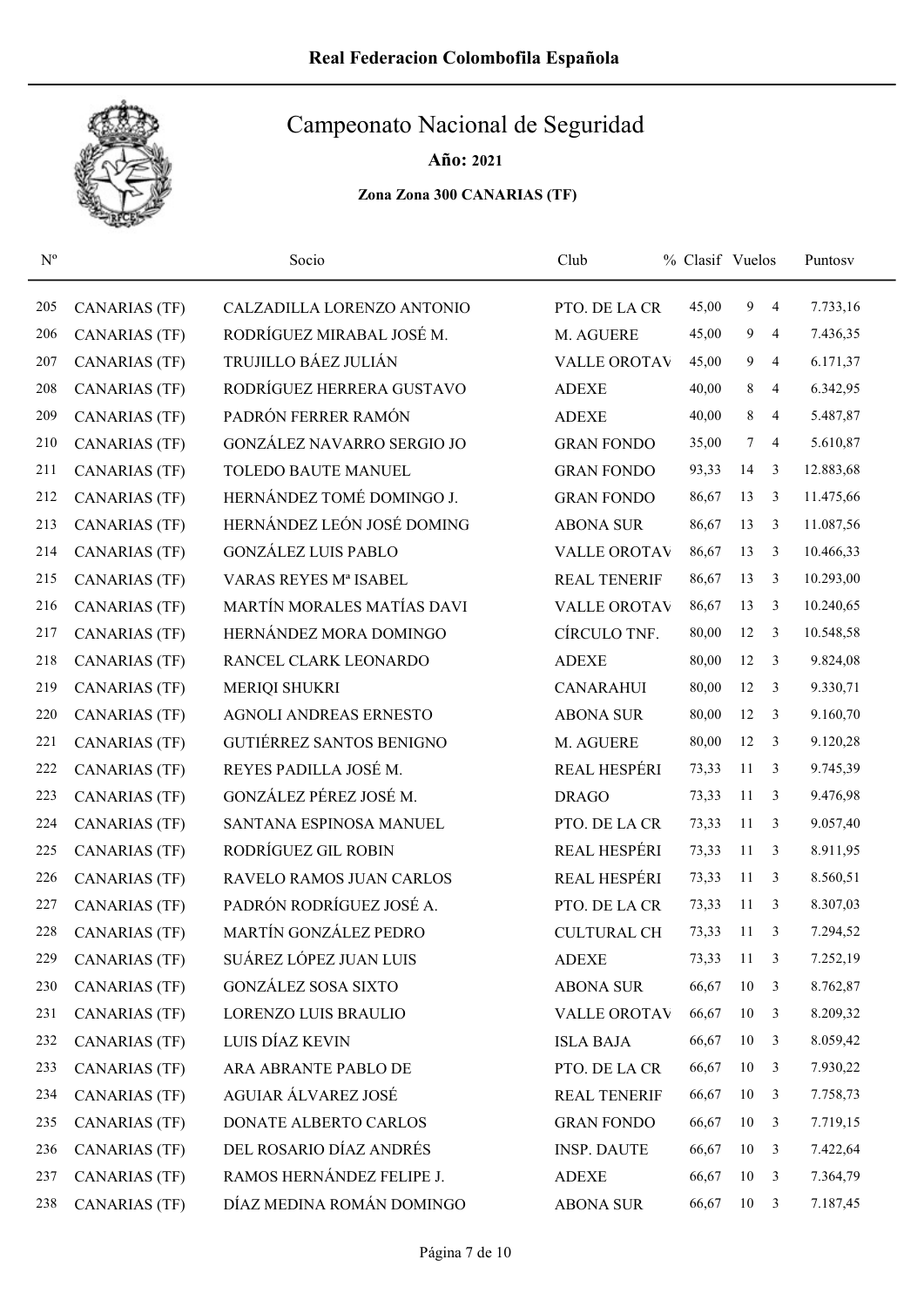

Año: 2021

| $N^{o}$ |                      | Socio                        | Club                | % Clasif Vuelos |                 |                | Puntosy  |
|---------|----------------------|------------------------------|---------------------|-----------------|-----------------|----------------|----------|
| 239     | <b>CANARIAS (TF)</b> | BAEZA LÓPEZ JOSÉ N.          | PTO. DE LA CR       | 60,00           | 9               | 3              | 7.879,77 |
| 240     | <b>CANARIAS (TF)</b> | <b>GARCÍA BENÍTEZ MANUEL</b> | <b>DRAGO</b>        | 60,00           | 9               | 3              | 7.331,92 |
| 241     | <b>CANARIAS (TF)</b> | MORALES ÁLVAREZ DAN MISAEL   | <b>CANARAHUI</b>    | 60,00           | 9               | 3              | 6.825,25 |
| 242     | <b>CANARIAS (TF)</b> | HERNÁNDEZ RODRÍGUEZ JUAN L.  | M. AGUERE           | 60,00           | 9               | 3              | 6.819,73 |
| 243     | <b>CANARIAS (TF)</b> | RODRIGUEZ GONZÁLEZ PEDRO J.  | PTO. DE LA CR       | 60,00           | 9               | 3              | 6.272,71 |
| 244     | <b>CANARIAS (TF)</b> | PLASENCIA HORMIGA BESAY      | <b>REAL TENERIF</b> | 53,33           | 8               | 3              | 6.883,75 |
| 245     | <b>CANARIAS (TF)</b> | PÉREZ ESTÉVEZ FCO. JAVIER    | <b>ABONA SUR</b>    | 53,33           | 8               | 3              | 6.586,71 |
| 246     | <b>CANARIAS (TF)</b> | <b>AGUIAR DÍAZ FLORENTIN</b> | M. AGUERE           | 53,33           | 8               | 3              | 5.773,30 |
| 247     | <b>CANARIAS (TF)</b> | GONZÁLEZ VARGAS MARIO FCO.   | CÍRCULO TNF.        | 46,67           | $7^{\circ}$     | 3              | 5.738,13 |
| 248     | <b>CANARIAS (TF)</b> | PERDOMO HERNÁNDEZ NAUZET     | <b>VALLE OROTAV</b> | 46,67           | $7\overline{ }$ | 3              | 5.591,10 |
| 249     | <b>CANARIAS (TF)</b> | LEDESMA BACALLADO LUCIA N.   | <b>ADEXE</b>        | 46,67           | $7^{\circ}$     | 3              | 5.474,49 |
| 250     | <b>CANARIAS (TF)</b> | MEDINA HERNÁNDEZ ORLANDO     | <b>DRAGO</b>        | 46,67           | 7 <sup>7</sup>  | 3              | 4.236,16 |
| 251     | <b>CANARIAS (TF)</b> | SANTOS GONZÁLEZ JESÚS DONAT  | <b>ADEXE</b>        | 40,00           | 6               | 3              | 4.316,65 |
| 252     | <b>CANARIAS (TF)</b> | ITURRIBARRÍA MARTÍN ÁNGEL    | <b>GRAN FONDO</b>   | 40,00           | 6               | 3              | 3.607,66 |
| 253     | <b>CANARIAS (TF)</b> | SOSA PADRÓN FERNANDO MANUE   | <b>VALLE OROTAV</b> | 33,33           | 5               | 3              | 4.385,11 |
| 254     | <b>CANARIAS (TF)</b> | GARCÍA DÍAZ JOSÉ             | <b>CULTURAL CH</b>  | 33,33           | 5               | 3              | 3.546,24 |
| 255     | <b>CANARIAS (TF)</b> | ÁLVAREZ MORALES JOSÉ J.      | PTO. DE LA CR       | 33,33           | 5               | 3              | 2.604,96 |
| 256     | <b>CANARIAS (TF)</b> | HERNÁNDEZ SANABRIA JUAN JO   | <b>ADEXE</b>        | 26,67           | 4               | 3              | 3.085,45 |
| 257     | <b>CANARIAS (TF)</b> | LARA ORTIZ JUAN JOSÉ         | CÍRCULO TNF.        | 26,67           | 4               | 3              | 3.031,18 |
| 258     | <b>CANARIAS (TF)</b> | HERNÁNDEZ RAMOS HÉCTOR       | CÍRCULO TNF.        | 100,00          | 10              | 2              | 9.074,03 |
| 259     | <b>CANARIAS (TF)</b> | MATEO ROMERO JULIO F.        | REAL HESPÉRI        | 100,00          | 10              | 2              | 7.874,25 |
| 260     | <b>CANARIAS (TF)</b> | CARBALLO GONZÁLEZ ALFREDO    | <b>ISLA BAJA</b>    | 100,00          | 10              | 2              | 7.543,05 |
| 261     | <b>CANARIAS (TF)</b> | <b>GONZÁLEZ POZO GABRIEL</b> | <b>CANARAHUI</b>    | 90,00           | 9               | 2              | 8.363,78 |
| 262     | <b>CANARIAS</b> (TF) | LLARENA GONZÁLEZ JUAN V.     | <b>GRAN FONDO</b>   | 90,00           | 9               | $\overline{2}$ | 7.367,94 |
| 263     | <b>CANARIAS (TF)</b> | MARTÍN FUMERO JESÚS MANUEL   | PTO. DE LA CR       | 90,00           | 9               | 2              | 7.106,19 |
| 264     | <b>CANARIAS (TF)</b> | YANES LUIS PABLO             | <b>ALAS DEL NOR</b> | 90,00           | 9               | 2              | 6.515,04 |
| 265     | <b>CANARIAS (TF)</b> | ENCINOSO SOLER TOMÁS         | PTO. DE LA CR       | 80,00           | 8               | 2              | 7.332,73 |
| 266     | <b>CANARIAS (TF)</b> | EHRENTREICH ROBERT           | <b>DRAGO</b>        | 80,00           | 8               | 2              | 7.125,38 |
| 267     | <b>CANARIAS (TF)</b> | VELÁZQUEZ GALLARDO HÉCTOR.   | <b>ISLA BAJA</b>    | 80,00           | 8               | 2              | 6.885,00 |
| 268     | <b>CANARIAS (TF)</b> | REAL ÁLVAREZ MARCOS          | <b>ALAS DEL NOR</b> | 80,00           | 8               | 2              | 6.797,30 |
| 269     | <b>CANARIAS (TF)</b> | ÁLVAREZ PÉREZ PEDRO J.       | <b>ABONA SUR</b>    | 80,00           | 8               | 2              | 6.531,70 |
| 270     | <b>CANARIAS (TF)</b> | MORALES CABRERA JOSÉ L.      | CÍRCULO TNF.        | 80,00           | 8               | 2              | 5.982,25 |
| 271     | <b>CANARIAS (TF)</b> | MARTÍN MARTIN LORENZO        | <b>VALLE OROTAV</b> | 80,00           | 8               | 2              | 5.738,03 |
| 272     | <b>CANARIAS (TF)</b> | CARRILLO DÉVORA ROSA DE LAS  | PTO. DE LA CR       | 80,00           | 8               | $\overline{2}$ | 5.584,55 |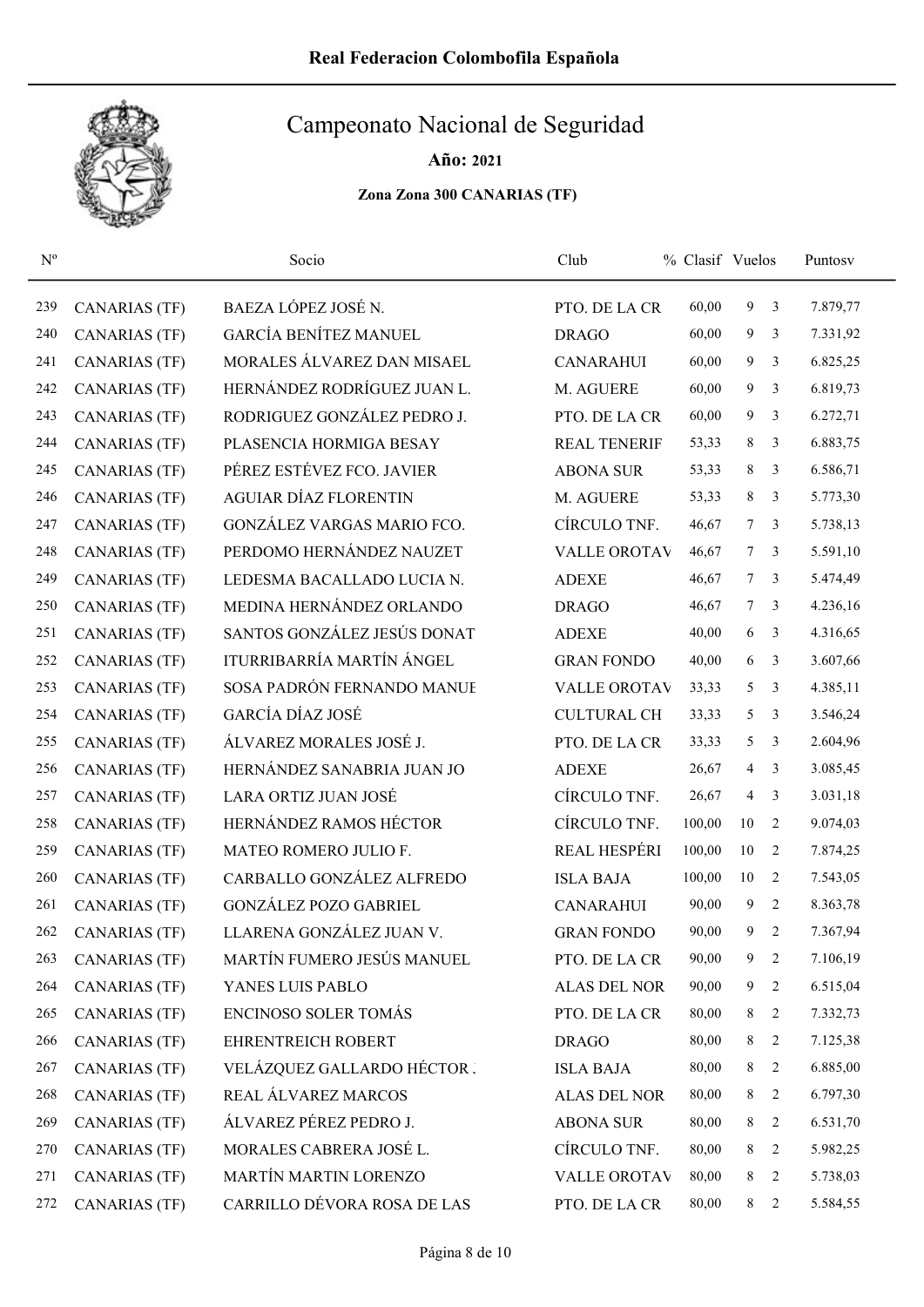

| $N^{\rm o}$ |                      | Socio                         | Club                | % Clasif Vuelos |                 |                | Puntosv  |
|-------------|----------------------|-------------------------------|---------------------|-----------------|-----------------|----------------|----------|
| 273         | <b>CANARIAS (TF)</b> | GUTIÉRREZ SEPULVEDA JESÚS R.  | <b>CANARAHUI</b>    | 80,00           | 8               | 2              | 5.546,60 |
| 274         | CANARIAS (TF)        | DÍAZ ACOSTA DOMINGO MARIO     | <b>ADEXE</b>        | 70,00           | $7^{\circ}$     | 2              | 6.192,21 |
| 275         | <b>CANARIAS (TF)</b> | GARCÍA CANO JESÚS D.          | CÍRCULO TNF.        | 70,00           | $\tau$          | 2              | 5.955,28 |
| 276         | <b>CANARIAS (TF)</b> | <b>GONZÁLEZ HERRERA JUAN</b>  | <b>CANARAHUI</b>    | 70,00           | $\tau$          | 2              | 5.920,51 |
| 277         | <b>CANARIAS (TF)</b> | TORRES GONZÁLEZ DIONISIO M.   | PTO. DE LA CR       | 70,00           | $\tau$          | 2              | 5.842,97 |
| 278         | <b>CANARIAS (TF)</b> | DÍAZ RODRÍGUEZ LUIS JORGE     | <b>ABONA SUR</b>    | 70,00           | $\tau$          | 2              | 5.374,92 |
| 279         | <b>CANARIAS (TF)</b> | PÉREZ ESTÉVEZ JORGE           | <b>ABONA SUR</b>    | 70,00           | $\tau$          | 2              | 5.285,68 |
| 280         | <b>CANARIAS (TF)</b> | CABALLERO GARCÍA ÁNGEL        | <b>DRAGO</b>        | 70,00           | $7^{\circ}$     | 2              | 5.257,90 |
| 281         | <b>CANARIAS (TF)</b> | CRUZ GARCÍA ANDREY            | <b>ADEXE</b>        | 70,00           | 7 <sup>7</sup>  | 2              | 5.226,26 |
| 282         | <b>CANARIAS (TF)</b> | CARBALLO DE ARA JUAN PEDRO    | <b>ALAS DEL NOR</b> | 70,00           | $7\overline{ }$ | 2              | 4.839,98 |
| 283         | <b>CANARIAS (TF)</b> | CARBALLO GARCÍA CLAUDIO       | PTO. DE LA CR       | 60,00           | 6               | 2              | 5.188,49 |
| 284         | <b>CANARIAS (TF)</b> | MELIÁN FUMERO LUIS ÁNGEL      | PTO. DE LA CR       | 60,00           | 6               | 2              | 5.013,67 |
| 285         | <b>CANARIAS (TF)</b> | ABRANTE GÓMEZ MIGUEL L.       | <b>ALAS DEL NOR</b> | 60,00           | 6               | 2              | 4.821,32 |
| 286         | <b>CANARIAS (TF)</b> | MOSQUERA PANIAGUA JAVIER      | <b>ABONA SUR</b>    | 60,00           | 6               | 2              | 4.641,55 |
| 287         | <b>CANARIAS (TF)</b> | ROBAINA CASTELLANOS YOSLEN    | <b>ADEXE</b>        | 60,00           | 6               | 2              | 4.128,55 |
| 288         | <b>CANARIAS (TF)</b> | SUÁREZ GONZÁLEZ ANTONIO       | <b>ADEXE</b>        | 60,00           | 6               | 2              | 3.448,52 |
| 289         | <b>CANARIAS (TF)</b> | <b>VARGAS MORALES JAVIER</b>  | <b>CANARAHUI</b>    | 50,00           | 5               | 2              | 4.625,80 |
| 290         | <b>CANARIAS (TF)</b> | REYES DÍAZ FELIPE             | <b>VALLE OROTAV</b> | 50,00           | 5               | 2              | 4.320,41 |
| 291         | <b>CANARIAS (TF)</b> | RODRÍGUEZ ROSQUETE GABRIEL    | <b>DRAGO</b>        | 50,00           | 5               | 2              | 4.125,19 |
| 292         | <b>CANARIAS (TF)</b> | ALONSO LUNA LESTER EDUARDO    | <b>ADEXE</b>        | 50,00           | 5               | 2              | 3.686,90 |
| 293         | <b>CANARIAS (TF)</b> | RÍOS GÓMEZ FCO. PABLO         | <b>CULTURAL CH</b>  | 50,00           | 5               | 2              | 3.334,07 |
| 294         | <b>CANARIAS</b> (TF) | LUIS RIZO EUGENIO             | <b>DRAGO</b>        | 50,00           | 5               | 2              | 3.222,52 |
| 295         | <b>CANARIAS (TF)</b> | RODRÍGUEZ MARTÍN DOMINGO      | <b>REAL HESPÉRI</b> | 50,00           | 5               | 2              | 2.955,14 |
| 296         | <b>CANARIAS (TF)</b> | HERNÁNDEZ MESA JAVIER         | M. AGUERE           | 40,00           | $\overline{4}$  | 2              | 3.413,09 |
| 297         | <b>CANARIAS (TF)</b> | ROGER VICENT BENOIT           | <b>ADEXE</b>        | 40,00           | 4               | $\overline{c}$ | 3.360,62 |
| 298         | <b>CANARIAS (TF)</b> | RODRÍGUEZ ACHETEN PEDRO M.    | <b>GRAN FONDO</b>   | 40,00           | 4               | 2              | 3.334,97 |
| 299         | CANARIAS (TF)        | JORGE RODRÍGUEZ SANTIAGO      | <b>GRAN FONDO</b>   | 40,00           | $\overline{4}$  | 2              | 3.153,05 |
| 300         | <b>CANARIAS (TF)</b> | RAMOS CARTAYA JULIO           | <b>REAL TENERIF</b> | 40,00           | 4               | 2              | 3.081,55 |
| 301         | <b>CANARIAS (TF)</b> | ÁLVAREZ RAMOS SERGIO A.       | <b>REAL TENERIF</b> | 40,00           | 4               | 2              | 2.931,47 |
| 302         | <b>CANARIAS (TF)</b> | GÓMEZ DELGADO ELISEO A.       | <b>CANARAHUI</b>    | 40,00           | 4               | 2              | 2.870,01 |
| 303         | <b>CANARIAS (TF)</b> | <b>GUERRA DE DIOS ANTONIO</b> | <b>ADEXE</b>        | 40,00           | $\overline{4}$  | 2              | 2.002,90 |
| 304         | <b>CANARIAS (TF)</b> | LÓPEZ CARBALLO RAMÓN          | VALLE OROTAV        | 30,00           | 3               | 2              | 2.655,60 |
| 305         | <b>CANARIAS (TF)</b> | <b>SOSA FUENTES FERNANDO</b>  | <b>REAL TENERIF</b> | 30,00           | 3               | 2              | 2.543,93 |
| 306         | <b>CANARIAS (TF)</b> | MARTÍN VELÁZQUEZ JESÚS M.     | <b>ISLA BAJA</b>    | 30,00           | 3 <sup>7</sup>  | 2              | 2.441,80 |